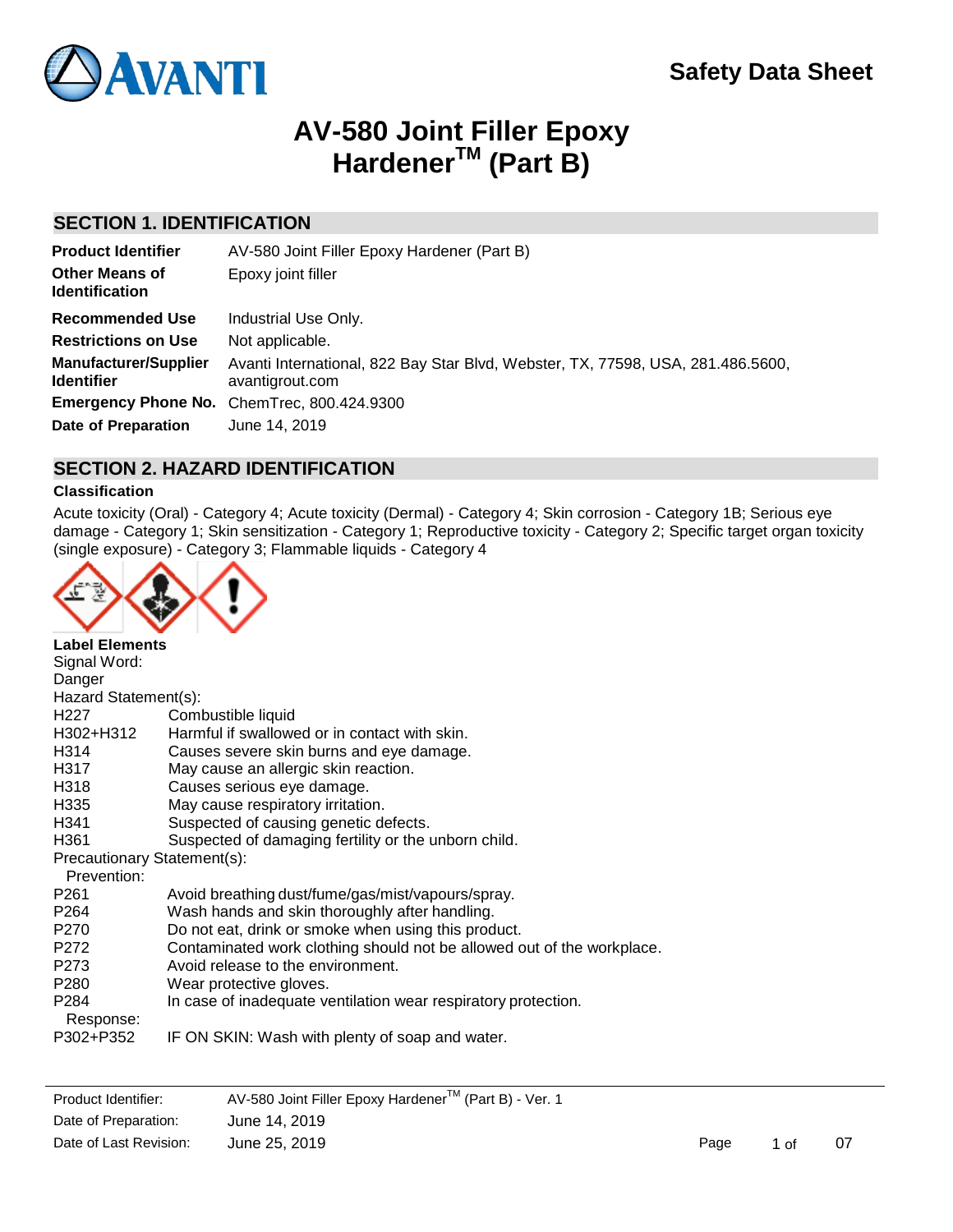| $P333 + P313$        | If skin irritation or rash occurs: Get medical advice/attention.                                            |
|----------------------|-------------------------------------------------------------------------------------------------------------|
| P363                 | Wash contaminated clothing before reuse.                                                                    |
| P391                 | Collect spillage                                                                                            |
| Storage:             |                                                                                                             |
| $P403 + P233$        | Store in a well-ventilated place. Keep container tightly closed.                                            |
| Disposal:            |                                                                                                             |
| P <sub>501</sub>     | Dispose of contents and container in accordance with local, regional, national and international            |
| regulations.         |                                                                                                             |
| <b>Other Hazards</b> |                                                                                                             |
|                      | Mou produce an ellergia resotion. Vanutovio te caustio ergenismou mou couse leng term educres effects in th |

May produce an allergic reaction. Very toxic to aquatic organisms; may cause long-term adverse effects in the aquatic environment.

**HMIS Rating:** Health-3 Flammability-1 Physical Hazard-0

# **SECTION 3. COMPOSITION/INFORMATION ON INGREDIENTS**

| <b>Chemical Name</b>        | <b>CAS No.</b> | %         | Other Identifiers Other Names |  |
|-----------------------------|----------------|-----------|-------------------------------|--|
| Nonylphenol                 | 84852-15-3     | 40-70     |                               |  |
| Polyamidoamine              | Trade secret   | $15 - 30$ |                               |  |
| Benzyl Alcohol              | $100 - 51 - 6$ | $<$ 10    |                               |  |
| 1-(2-Aminoethyl) piperazine | 140-31-8       | $<$ 10    | <b>AEP</b>                    |  |
| Aliphatic amines            | Trade secret   | $<$ 10    |                               |  |
| 4,4'-Isopropylidenediphenol | 80-05-7        | $5$       | Bisphenol-A                   |  |

# **SECTION 4. FIRST-AID MEASURES**

# **First-aid Measures**

# **General information**

Seek medical advice. If breathing has stopped or is labored, give assisted respirations. Supplemental oxygen may be indicated. If the heart has stopped, trained personnel should begin cardiopulmonary resuscitation immediately.

# **Inhalation**

Supply fresh air; consult doctor in case of complaints.

#### **Skin Contact**

Immediately remove contaminated clothing, and any extraneous chemical, if possible to do so without delay. Take off contaminated clothing and shoes immediately.

# **Eye Contact**

Rinse immediately with plenty of water for at least 15 minutes. If symptoms persist, consult a doctor.

#### **Ingestion**

Never give anything by mouth to an unconscious person. Prevent aspiration of vomit. Turn victim's head to the side. Do not induce vomiting; call for medical help immediately.

# **First-aid Comments**

Get medical advice or attention if you feel unwell or are concerned.

# **Most Important Symptoms and Effects, Acute and Delayed**

May cause allergic reaction.

| Product Identifier:    | AV-580 Joint Filler Epoxy Hardener™ (Part B) - Ver. 1 |      |      |    |
|------------------------|-------------------------------------------------------|------|------|----|
| Date of Preparation:   | June 14, 2019                                         |      |      |    |
| Date of Last Revision: | June 25, 2019                                         | Page | 2 of | 07 |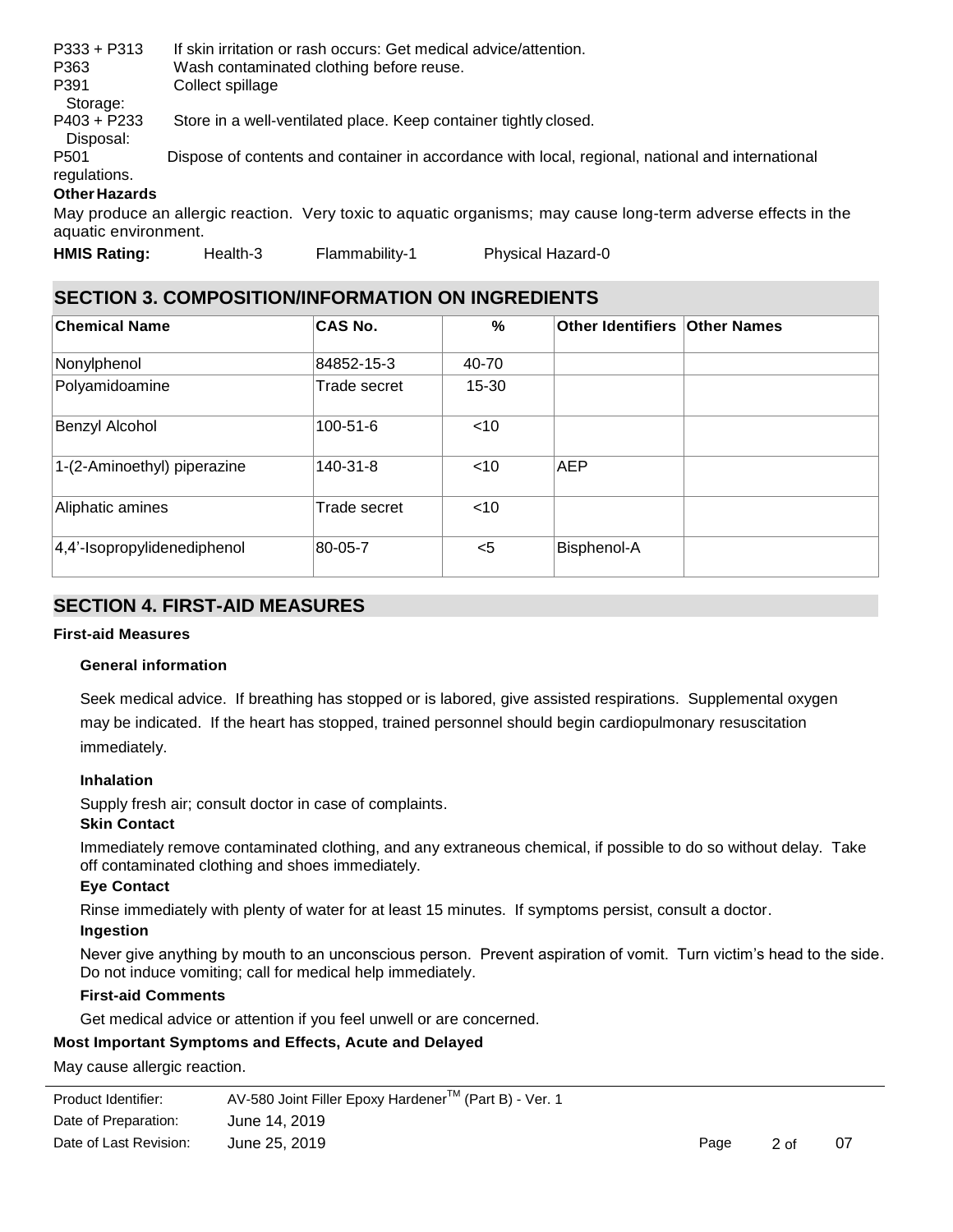# **Immediate Medical Attention and Special Treatment**

**Target Organs**

**Special Instructions**

**Medical Conditions Aggravated by Exposure**

# **SECTION 5. FIRE-FIGHTING MEASURES**

### **Extinguishing Media**

# **Suitable Extinguishing Media**

Dry powder, carbon dioxide, foam.

### **Unsuitable Extinguishing Media**

### **Specific Hazards Arising from the Product**

May generate ammonia gas. May generate toxic nitrogen oxide gases. Burning produces noxious and toxic fumes. Downwind personnel must be evacuated.

### **Special Protective Equipment and Precautions for Fire-fighters**

Wear self-contained respiratory protective device. Wear fully protective suit.

Chemical protective clothing (e.g. chemical splash suit) and positive pressure SCBA may be necessary. Keep endangered receptacles cool with water fog or haze. Eliminate all ignition sources if safe to do so.

# **SECTION 6. ACCIDENTAL RELEASE MEASURES**

### **Personal Precautions, Protective Equipment, and Emergency Procedures**

Use respiratory protective device against the effects of fumes/dust/aerosol. Wear protective equipment. Keep unprotected person away. Ensure adequate ventilation. Keep away from ignition sources.

### **Environmental Precautions**

Do not allow into any sewer, on the ground or into any waterway. If the spill is inside a building, prevent product from entering drains, ventilation systems and confined areas.

### **Methods and Materials for Containment and Cleaning Up**

Absorb liquid components with liquid-binding material. Send for recovery or disposal in suitable receptacles. Dispose contaminate material as waste according to item 13. Ensure adequate ventilation.

#### **Other Information**

Contact supplier, local fire and emergency services for help. Report spills to local health, safety and environmental authorities, as required.

# **SECTION 7. HANDLING AND STORAGE**

#### **Precautions for Safe Handling**

Handle in accordance with good industrial hygiene and safety practice. Handle and open container with care. Use only in area provided with appropriate exhaust ventilation. Avoid inhalation, ingestion and contact with skin and eyes. Wear suitable protective clothing, gloves and eye/face protection. Wash thoroughly after handling. Use only in wellventilated areas.

# **Conditions for Safe Storage**

Store in an area that is: cool, dry, and ventilated, in tightly closed receptacles (60-80°F recommended). Keep away from heat and flame. Use only receptacles specifically permitted for this substance/product.

# **SECTION 8. EXPOSURE CONTROLS/PERSONAL PROTECTION**

# **Control Parameters**

|                    | <b>ACGIH TLV®</b> |             | <b>OSHA PEL</b> |                | <b>AIHA WEEL</b> |            |
|--------------------|-------------------|-------------|-----------------|----------------|------------------|------------|
| ∣Chemical Name     | <b>TWA</b>        | <b>STEL</b> | <b>TWA</b>      | <b>Ceiling</b> | 8-hr TWA         | <b>TWA</b> |
| Diethylenetriamine | 1ppm              | N/A         | '1ppm           | N/A            | N/A              | N/A        |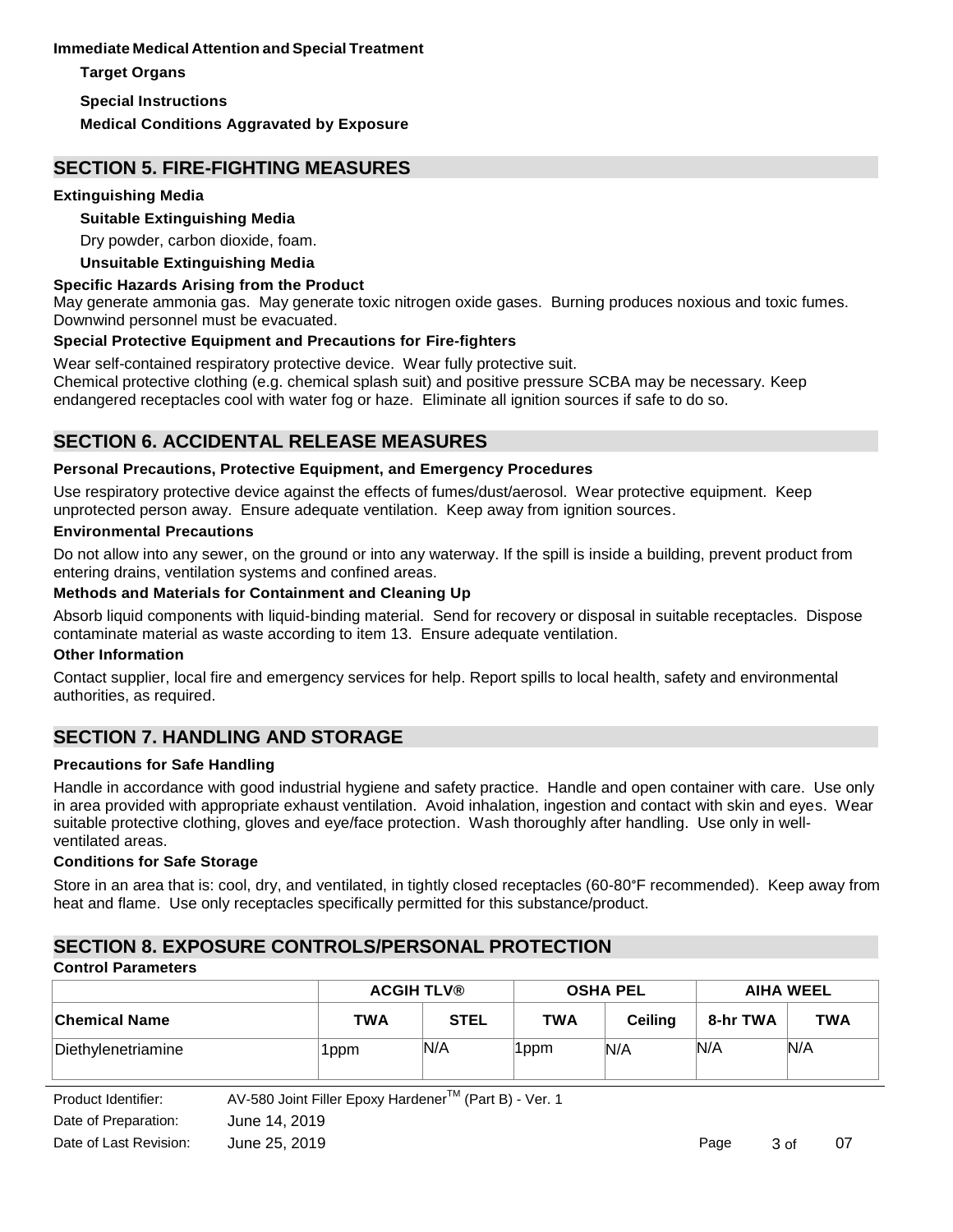# **Appropriate Engineering Controls**

Ensure that eyewash stations and safety showers are close to the workstation location. Provide ventilation adequate to ensure concentrations are minimized.

#### **Individual Protection Measures**

#### **General Protection**

Keep away from foodstuffs, beverages and feed. Immediately remove all soiled and contaminated clothing. Wash hands before breaks and at the end of work. Do not inhale gases/fumes/aerosols. Avoid contact with the eyes and skin.

#### **Eye/Face Protection**

Wear chemical safety goggles or safety glasses with side shields. Wear chemical safety goggles or safety glasses with side shields.

# **Skin Protection**

Wear chemical protective clothing e.g. gloves, aprons, boots. Suitable materials are: Chemical Resistant Gloves: butyl rubber, neoprene rubber, nitrile rubber, polyvinyl chloride, Viton®/butyl rubber. Protective work clothing. Where potential exposure warrants, rubber or plastic boots and Chemical Resistant Suit: Tychem, Saranex®.

#### **Respiratory Protection**

Not required under normal conditions of use. Use suitable respiratory protective device in case of insufficient ventilation. For spills, respiratory protection may be advisable. Wear a NIOSH approved air-purifying respirator with N100, R100, or P100 filter(s). And wear a NIOSH approved air-purifying respirator with an organic vapor cartridge.

# **SECTION 9. PHYSICAL AND CHEMICAL PROPERTIES**

### **Basic Physical and Chemical Properties**

| Appearance                                                   | Black liquid.                                |
|--------------------------------------------------------------|----------------------------------------------|
| <b>Odour</b>                                                 | Amine-like                                   |
| <b>Odour Threshold</b>                                       | Not available                                |
| рH                                                           | >7 (Alkaline)                                |
| <b>Melting Point/Freezing Point</b>                          | Not available                                |
| <b>Initial Boiling Point/Range</b>                           | Not available                                |
| <b>Flash Point</b>                                           | ≥144°F/ ≥62°C                                |
| <b>Evaporation Rate</b>                                      | Not available                                |
| <b>Flammability (solid, gas)</b>                             | Not available                                |
| <b>Upper/Lower Flammability or</b><br><b>Explosive Limit</b> | Not available (upper); Not available (lower) |
| <b>Vapour Pressure</b>                                       | Not available                                |
| Vapour Density (air = 1)                                     | Not available                                |
| Relative Density (water = 1 $g/cm^{3}$ )                     | 0.94 @ 20°C                                  |
| <b>Solubility</b>                                            | Slightly soluble.                            |
| <b>Partition Coefficient,</b><br>n-Octanol/Water (Log Kow)   | Not available                                |
| <b>Auto-ignition Temperature</b>                             | Not available                                |
| <b>Decomposition Temperature</b>                             | Not available                                |
| <b>Viscositv</b>                                             | $2,000-5,000$ centipoises                    |

# **SECTION 10. STABILITY AND REACTIVITY**

| <b>Reactivity</b>         |                                                       |      |      |    |
|---------------------------|-------------------------------------------------------|------|------|----|
| Not applicable.           |                                                       |      |      |    |
| <b>Chemical Stability</b> |                                                       |      |      |    |
| Normally stable.          |                                                       |      |      |    |
| Product Identifier:       | AV-580 Joint Filler Epoxy Hardener™ (Part B) - Ver. 1 |      |      |    |
| Date of Preparation:      | June 14, 2019                                         |      |      |    |
| Date of Last Revision:    | June 25, 2019                                         | Page | 4 of | 07 |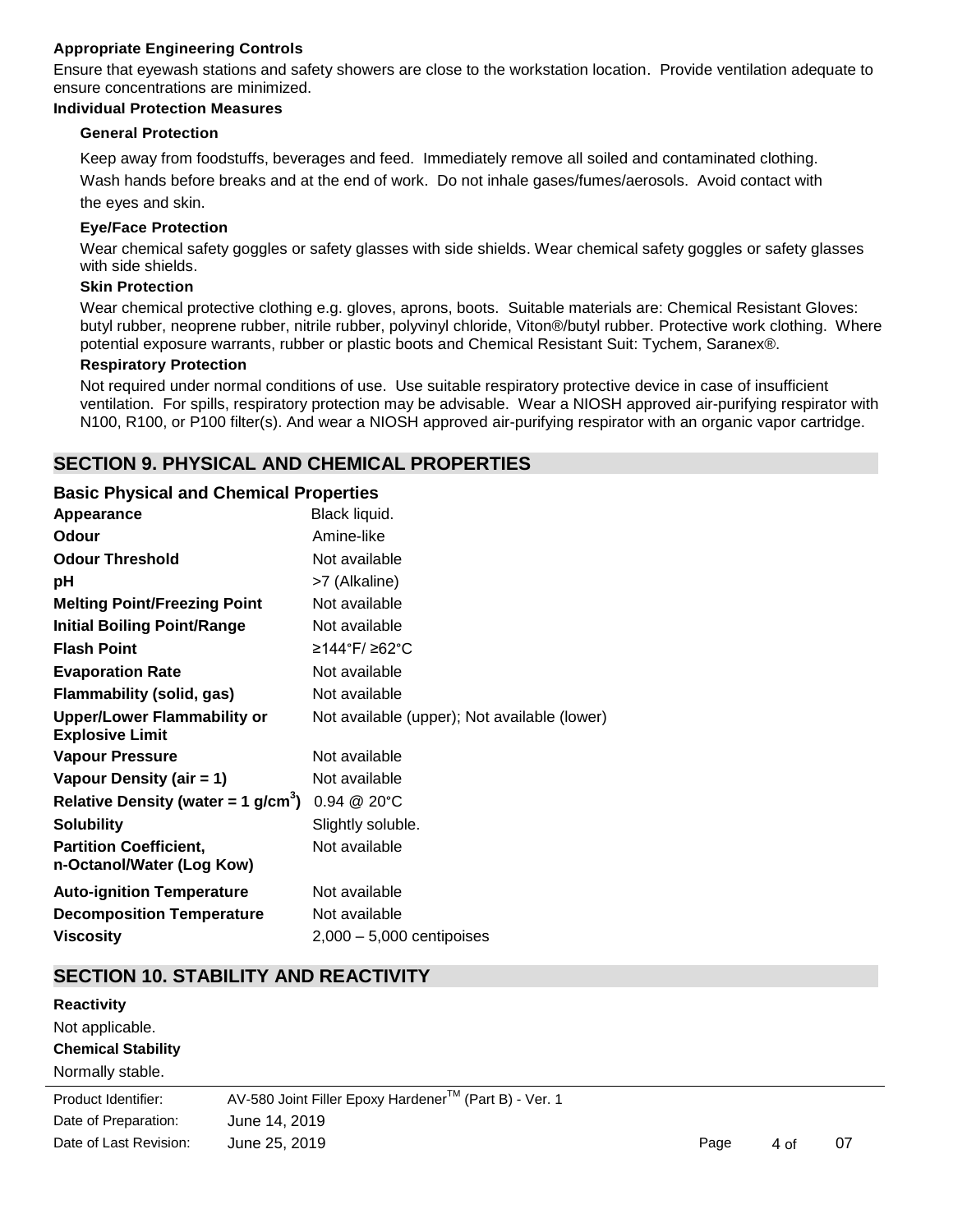# **Possibility of Hazardous Reactions**

Reacts with strong alkali. Exothermic polymerization. Reacts with strong acids and oxidizing agents. Reacts with catalysts.

### **Conditions to Avoid**

Avoid contact with strong oxidizing agents, excessive heats or flames.

### **Incompatible Materials**

Strong acids, bases and oxidizing agents.

### **Hazardous Decomposition Products**

Nitric acid, ammonia nitrogen oxides (NOx), nitrogen oxide can react with water vapors to form corrosive nitric acid, carbon monoxide, carbon dioxide, aldehydes, flammable hydrocarbon fragments.

# **SECTION 11. TOXICOLOGICAL INFORMATION**

**Likely Routes of Exposure** Inhalation; ingestion; skin contact; eye contact.

#### **Acute Toxicity**

| <b>Chemical Name</b>               | <b>LC50</b>       | LD50 (oral)      | LD50 (dermal)       |
|------------------------------------|-------------------|------------------|---------------------|
| Diethylenetriamine                 | No data available | 1080 mg/kg (rat) | 1090 mg/kg (rabbit) |
| $ 4,4'-$<br>Isopropylidenediphenol | No data available | 3250 mg/kg (rat) | 3000 mg/kg (rabbit) |

#### **Skin Corrosion/Irritation**

Harmful in contact with skin. Causes skin burns.

#### **Serious Eye Damage/Irritation**

Causes eye burns.

### **STOT (Specific Target Organ Toxicity) - Single Exposure**

#### **Inhalation**

This product contains a component that is toxic by inhalation when aerosolized or sprayed. If product is not being aerosolized or sprayed, the inhalation toxicity may not be applicable. Inhalation of vapors and/or aerosols in high concentration may cause irritation of respiratory system. Inhalation of aerosol may cause irritation to the upper respiratory tract. May cause nose, throat, and lung irritation. Can cause severe eye, skin and respiratory tract burns.

#### **Skin Absorption**

No information was located.

#### **Ingestion**

Harmful if swallowed. If ingested, severe burns of the mouth and throat, as well as a danger of perforation of the esophagus and the stomach.

#### **Aspiration Hazard**

No information was located.

#### **STOT (Specific Target Organ Toxicity) - Repeated Exposure**

Repeated and/or prolonged exposures to low concentrations of vapors or aerosols may cause: sore throat, asthma, eye disease, kidney disorders, liver disorders, skin disorders and allergies

#### **Respiratory and/or Skin Sensitization**

May cause allergic skin reactions.

**Carcinogenicity**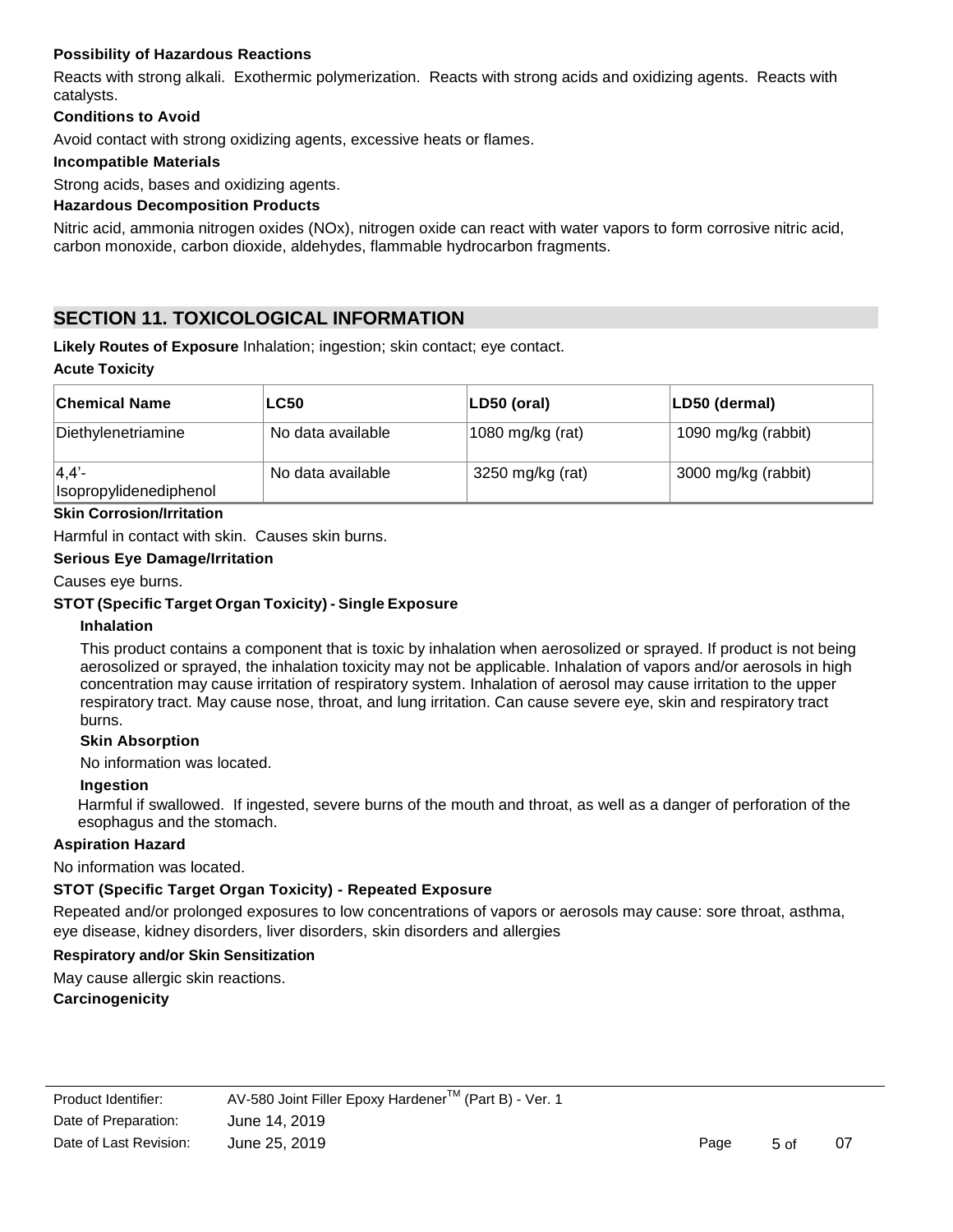| ∣Chemical Name                  | <b>IARC</b> | <b>ACGIH®</b> | <b>NTP</b> | <b>IOSHA</b> |
|---------------------------------|-------------|---------------|------------|--------------|
| Diethylenetriamine              | Not listed  | Not listed    | Not listed | Not listed   |
| 4,4'-<br>Isopropylidenediphenol | Not listed  | Not listed    | Not listed | Not listed   |

No information was located.

#### **Reproductive Toxicity Development of Offspring**

This product may cause adverse reproductive effects.

### **Sexual Function and Fertility**

This product may cause adverse reproductive effects.

#### **Effects on or via Lactation**

No information was located.

**Germ Cell Mutagenicity** No

information was located.

#### **Interactive Effects**

No information was located.

# **SECTION 12. ECOLOGICAL INFORMATION**

#### **Ecotoxicity**

No data available on the product itself.

#### **Acute Aquatic Toxicity**

| <b>Chemical Name</b>               | ∣LC50 Fish        | <b>EC50 Crustacea</b> | <b>ErC50 Aquatic</b><br>Plants | ErC50 Algae       |
|------------------------------------|-------------------|-----------------------|--------------------------------|-------------------|
| Diethylenetriamine                 | No data available | No data available     | No data available              | No data available |
| $ 4,4'-$<br>Isopropylidenediphenol | No data available | No data available     | No data available              | No data available |

### **Persistence and Degradability**

No information available.

### **Bioaccumulative Potential**

No information available.

#### **Mobility in Soil**

No information available.

#### **Other Adverse Effects**

There is no information available.

# **SECTION 13. DISPOSAL CONSIDERATIONS**

#### **Disposal Methods**

.

Dispose of contents and container in accordance with local, regional, national and international regulations. This product should not be allowed to enter drains, water courses or the soil.

# **SECTION 14. TRANSPORT INFORMATION**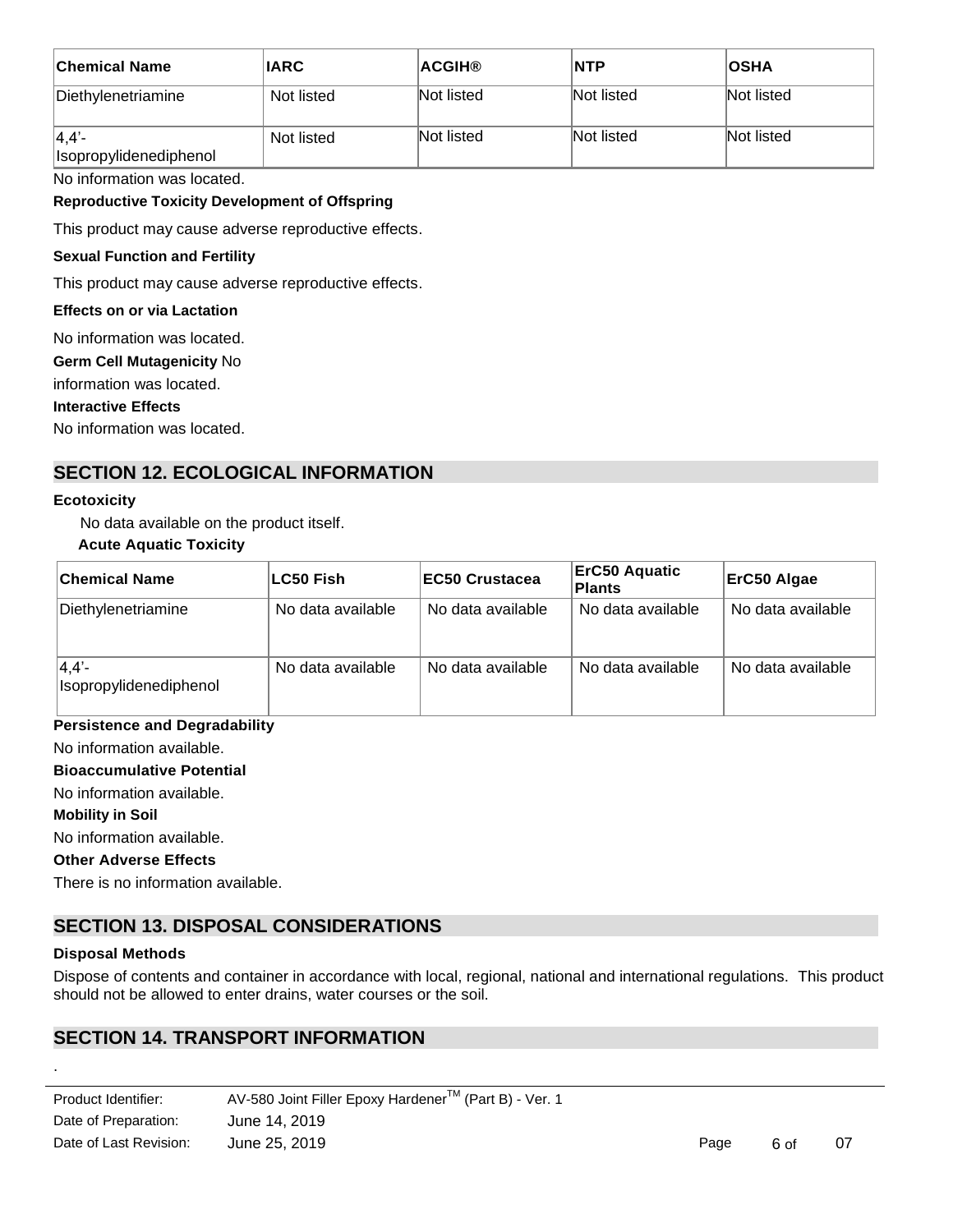| <b>DOT</b>  |                                                                   |                                                    |
|-------------|-------------------------------------------------------------------|----------------------------------------------------|
|             | UN number:                                                        | <b>UN2735</b>                                      |
|             | <b>Proper Shipping Name:</b><br>(Polyamidoamine, Aliphatic amine) | ENIRONMENTALLY HAZARDOUS SUBSTANCE, LIQUID, N.O.S. |
|             | <b>Hazard Clase:</b>                                              | 8                                                  |
|             | <b>Packing Group:</b>                                             | III                                                |
|             | Label(s):                                                         | 8                                                  |
|             | <b>Marine Pollutant:</b>                                          | Yes (Nonylphenol)                                  |
| <b>IATA</b> |                                                                   |                                                    |
|             | <b>UN</b> number:                                                 | <b>UN2735</b>                                      |
|             | <b>Proper Shipping Name:</b><br>(Polyamidoamine, Aliphatic amine) | ENIRONMENTALLY HAZARDOUS SUBSTANCE, LIQUID, N.O.S. |
|             | <b>Hazard Clase:</b>                                              | 8                                                  |
|             | <b>Packing Group:</b>                                             | III                                                |
|             | Label(s):                                                         | 8                                                  |
|             | <b>Marine Pollutant:</b>                                          | Yes (Nonylphenol)                                  |
| <b>IMDG</b> |                                                                   |                                                    |
|             | <b>UN number:</b>                                                 | <b>UN2735</b>                                      |
|             | <b>Proper Shipping Name:</b><br>(Polyamidoamine, Aliphatic amine) | ENIRONMENTALLY HAZARDOUS SUBSTANCE, LIQUID, N.O.S. |
|             | <b>Hazard Clase:</b>                                              | 8                                                  |
|             | <b>Packing Group:</b>                                             | Ш                                                  |
|             | Label(s):                                                         | 8                                                  |
|             | <b>Marine Pollutant:</b>                                          | Yes (Nonylphenol)                                  |
| <b>TDG</b>  |                                                                   |                                                    |
|             | <b>UN number:</b>                                                 | <b>UN2735</b>                                      |
|             | <b>Proper Shipping Name:</b><br>(Polyamidoamine, Aliphatic amine) | ENIRONMENTALLY HAZARDOUS SUBSTANCE, LIQUID, N.O.S. |
|             | <b>Hazard Clase:</b>                                              | 8                                                  |
|             | <b>Packing Group:</b>                                             | III                                                |
|             | Label(s):                                                         | 8                                                  |
|             | <b>Marine Pollutant:</b>                                          | Yes (Nonylphenol)                                  |

**Special Precautions** Marine pollutant (Nonylphenol)

# **SECTION 15. REGULATORY INFORMATION**

Date of Last Revision:

**Hazard**

# Product Identifier: Date of Preparation: AV-580 Joint Filler Epoxy Hardener™ (Part B) - Ver. 1 June14, 2019 **Safety, Health andEnvironmental Regulations USA Toxic Substances Control Act (TSCA) Section 8(b)** All ingredients are listed on the TSCA Inventory. **EPCRA 311/312 (Hazard categories): EPCRA 313: CAS Number Chemical name CERCLA RQ CAS Number Chemical name SARA Section 355 (extremely hazardous substances):** None of the ingredients is listed.

June 25, 2019 **Page 19th Contract Contract Contract Contract Contract Contract Contract Contract Contract Contract Contract Contract Contract Contract Contract Contract Contract Contract Contract Contract Contract Contract**